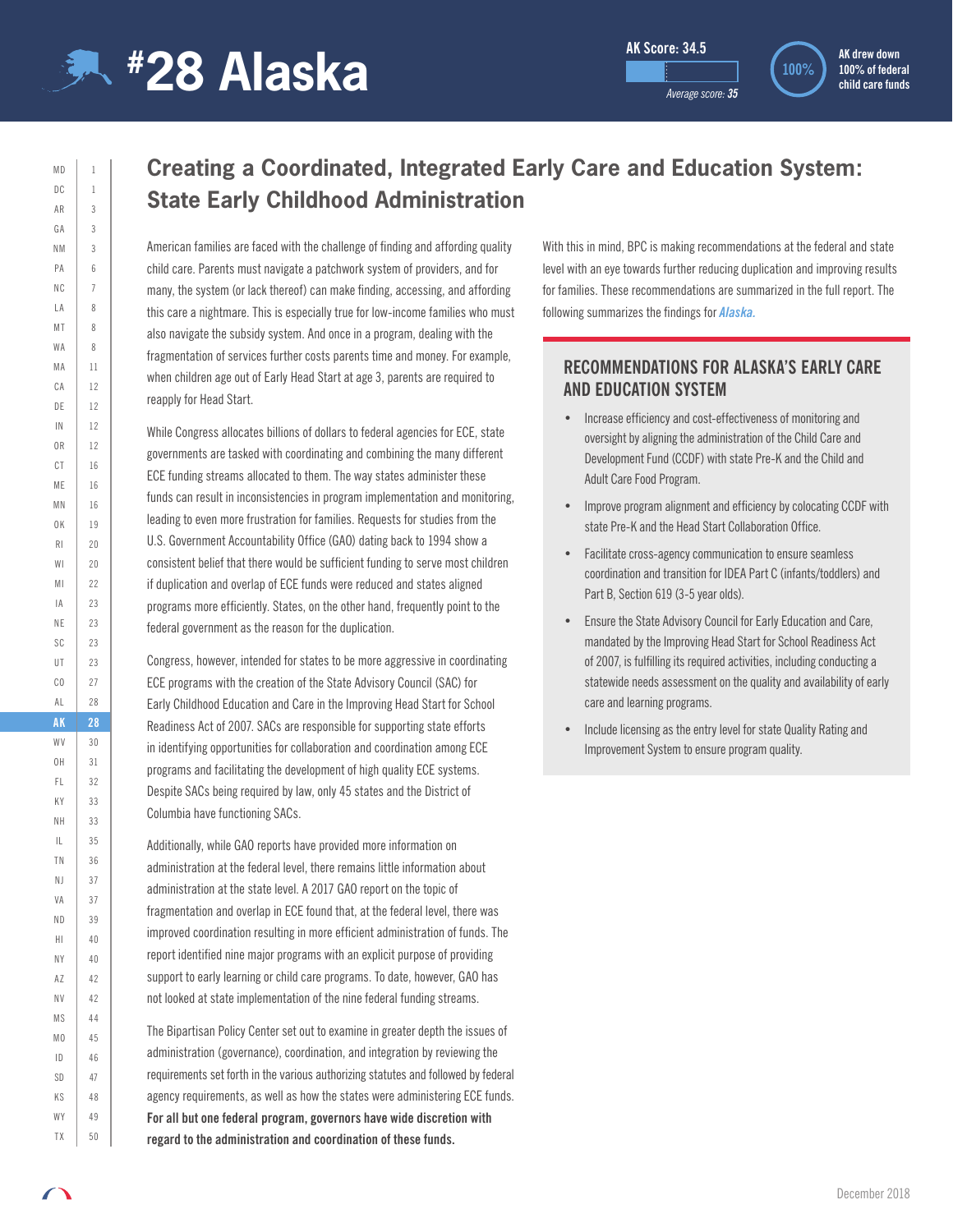# **Flow of Federal Early Childhood Funds: Alaska**

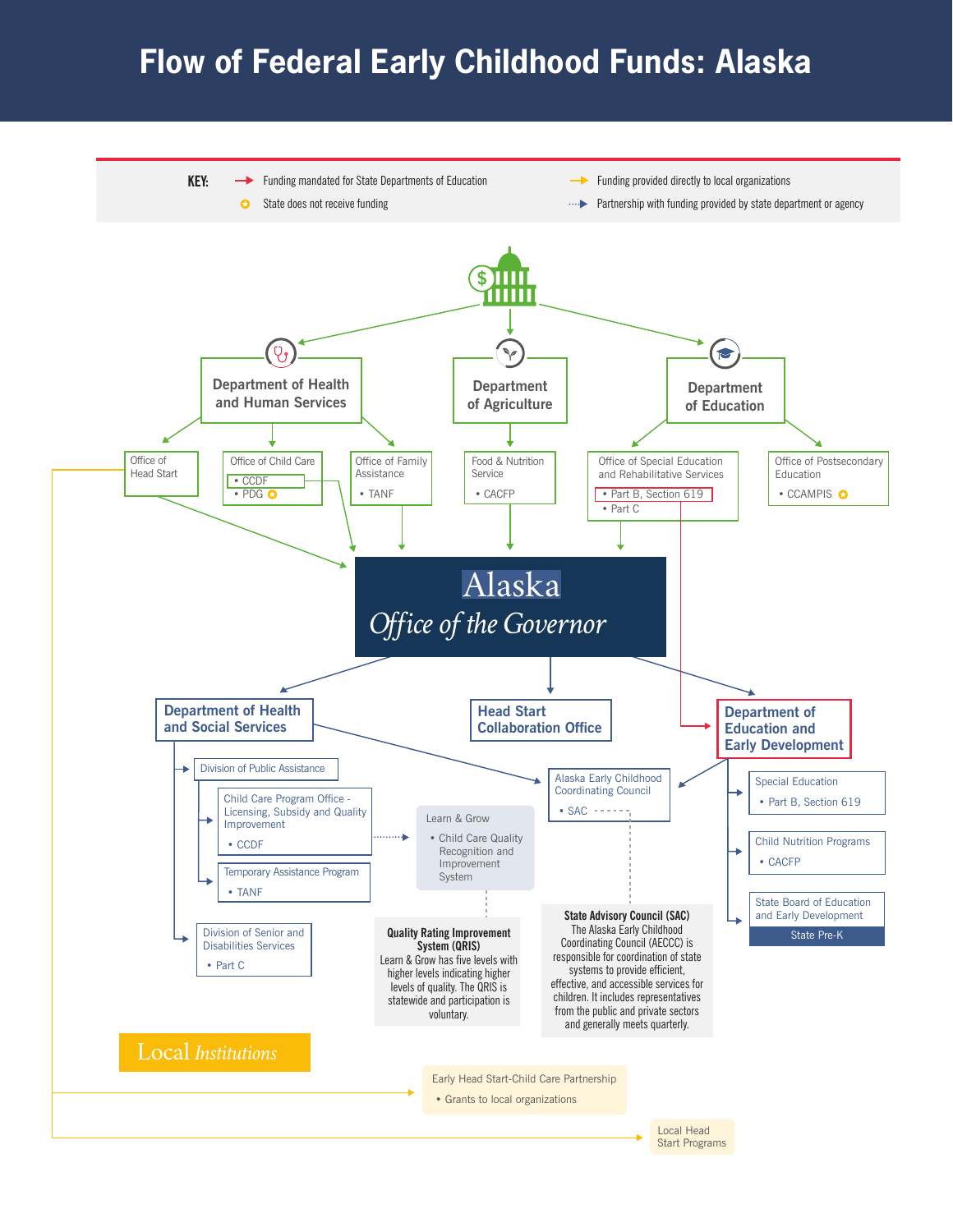## **ECE Funding in Alaska**

| <b>Funding from Nine</b><br><b>GAO-Identified Programs</b> | FY 2016 Funding     | <b>Numbers Served</b> |                          |
|------------------------------------------------------------|---------------------|-----------------------|--------------------------|
|                                                            |                     | <b>Children</b>       | <b>Programs</b>          |
| <b>CCDF Expenditure</b>                                    | \$28,372,440        | 3,500                 | 809                      |
| <b>Transfer from TANF</b>                                  | \$8,921,475 (20.0%) |                       |                          |
| <b>Head Start Allocation</b>                               | \$41,092,515        | 3,749                 | 26                       |
| <b>Head Start</b>                                          |                     | 2,947                 | 15                       |
| <b>Early Head Start</b>                                    |                     | 802                   | 11                       |
| <b>IDEA Part C, Allocation (infant/toddler)</b>            | \$2,247,675         | 1,825                 |                          |
| <b>IDEA Part B, Section 619 Allocation (3-5 years)</b>     | \$1,221,840         | 2,221                 | $\overline{\phantom{a}}$ |
| <b>Preschool Development Grant</b>                         | \$0                 |                       |                          |
| <b>CCAMPIS FY17 Grants</b>                                 | \$0                 | $\equiv$              |                          |
| <b>Promise Neighborhoods FY16</b>                          | \$0                 |                       |                          |
| <b>Striving Readers Comprehensive Literacy</b>             | \$0                 | -                     | $\overline{\phantom{0}}$ |
| <b>Additional ECE Funding Streams</b>                      | FY 2016 Funding     | <b>Numbers Served</b> |                          |
|                                                            |                     | <b>Children</b>       | <b>Programs</b>          |
| <b>TANF Child Care Expenditure (Direct)</b>                | \$15,173,869        | Not Reported          |                          |
| TANF Pre-K / Head Start Expenditure                        | \$0                 |                       |                          |
| <b>CACFP Allocation</b>                                    | \$8,754,984         | 10,039                |                          |
| Race to the Top, Early Learning Challenge                  | \$0                 |                       |                          |
| <b>Early Head Start-Child Care Partnership</b>             | \$3,600,000         | Not Reported          |                          |

## **BPC Reviewed**

**BPC reviewed the following federally-funded programs to assess the efficiency and integration of Alaska's early care and education system.** 

- Child Care and Development Fund (CCDF)
- Head Start
- Child Care Access Means Parents in School (CCAMPIS)
- Early Intervention Program for Infants and Toddlers with Disabilities (IDEA Part C)
- Preschool Development Grants (PDG)
- Preschool Grants for Children with Disabilities (IDEA Part B, Section 619)
- Promise Neighborhoods
- Striving Readers Comprehensive Literacy
- Child and Adult Care Food Program (CACFP)
- Temporary Assistance for Needy Families (TANF)
- Early Head Start Child Care Partnership (EHS-CCP)
- Race to the Top, Early Learning Challenge





## **Median Family Income**